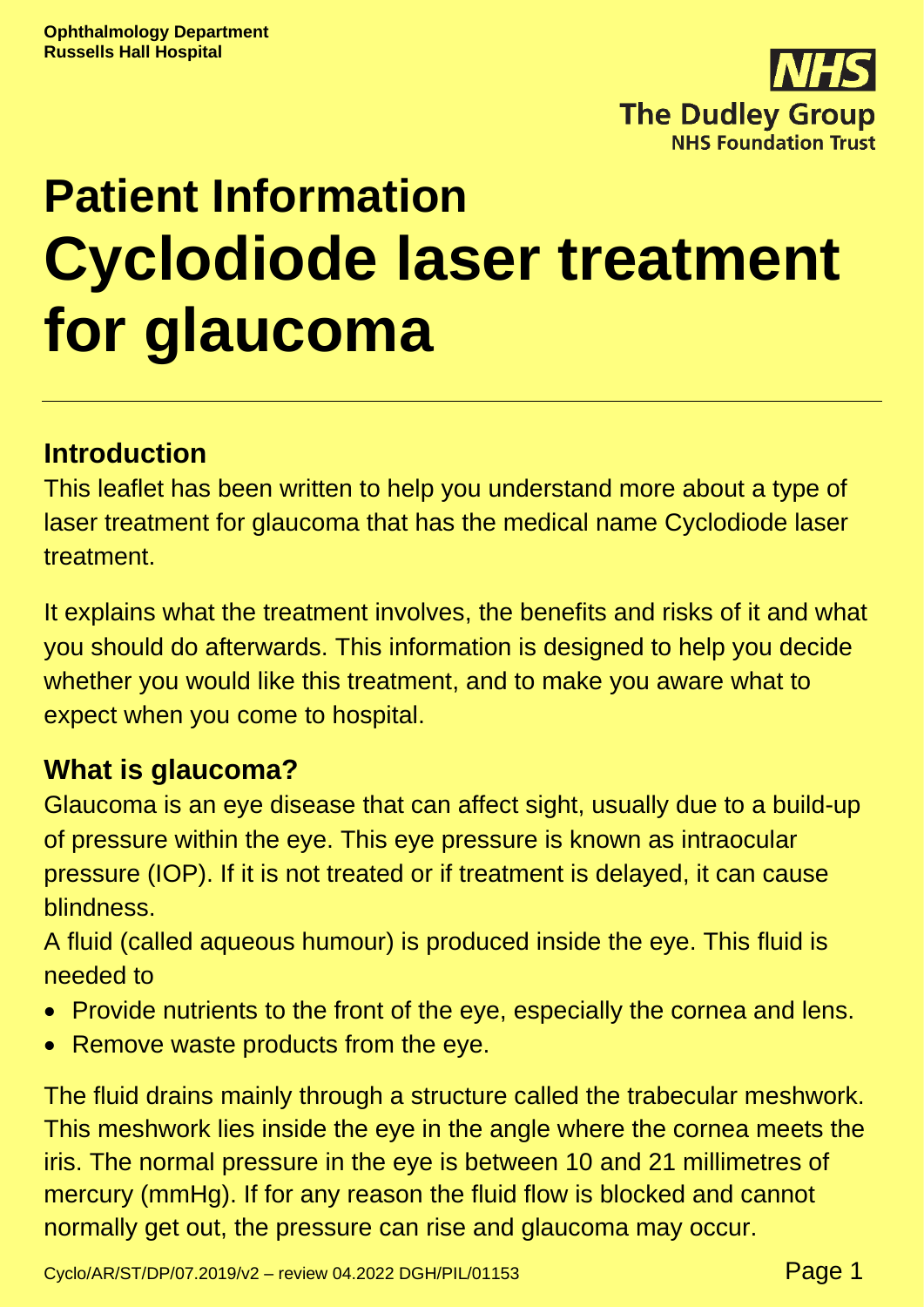#### **Ophthalmology Department Russells Hall Hospital**

# **What treatment options and alternatives are there?**

There are various treatment options including tablets, eye drops, laser treatment and drainage surgery, which includes; trabeculotomy, iStent, trabeculectomy and glaucoma tube surgery. Your consultant will discuss all the possible options with you and you can decide which option you prefer. Eye drops and laser trabeculoplasty are by far the most commonly used initial treatments.

You do not have to have treatment – it is ultimately your decision. However, if glaucoma is not treated, it may eventually cause blindness.

Please note that almost all glaucoma treatments and procedures, including laser treatments, are used to control / slow down glaucoma and not to improve your vision. **Once vision is lost from glaucoma, you cannot get it back. All treatment for glaucoma is aimed at slowing down the rate of progression of glaucoma, to reduce the risk of complete blindness during your lifetime.**

## **What is Cyclodiode laser treatment?**

During the treatment, a laser is used to destroy some of the tissue in the eye that produces aqueous humour (known as the ciliary body). This tissue is behind the iris which is the coloured part of your eye. This reduces the amount of fluid produced, which means that the pressure in your eye will decrease (see figure 1).

It is not a permanent treatment and may need to be repeated in the future to continue to control eye pressure effectively.

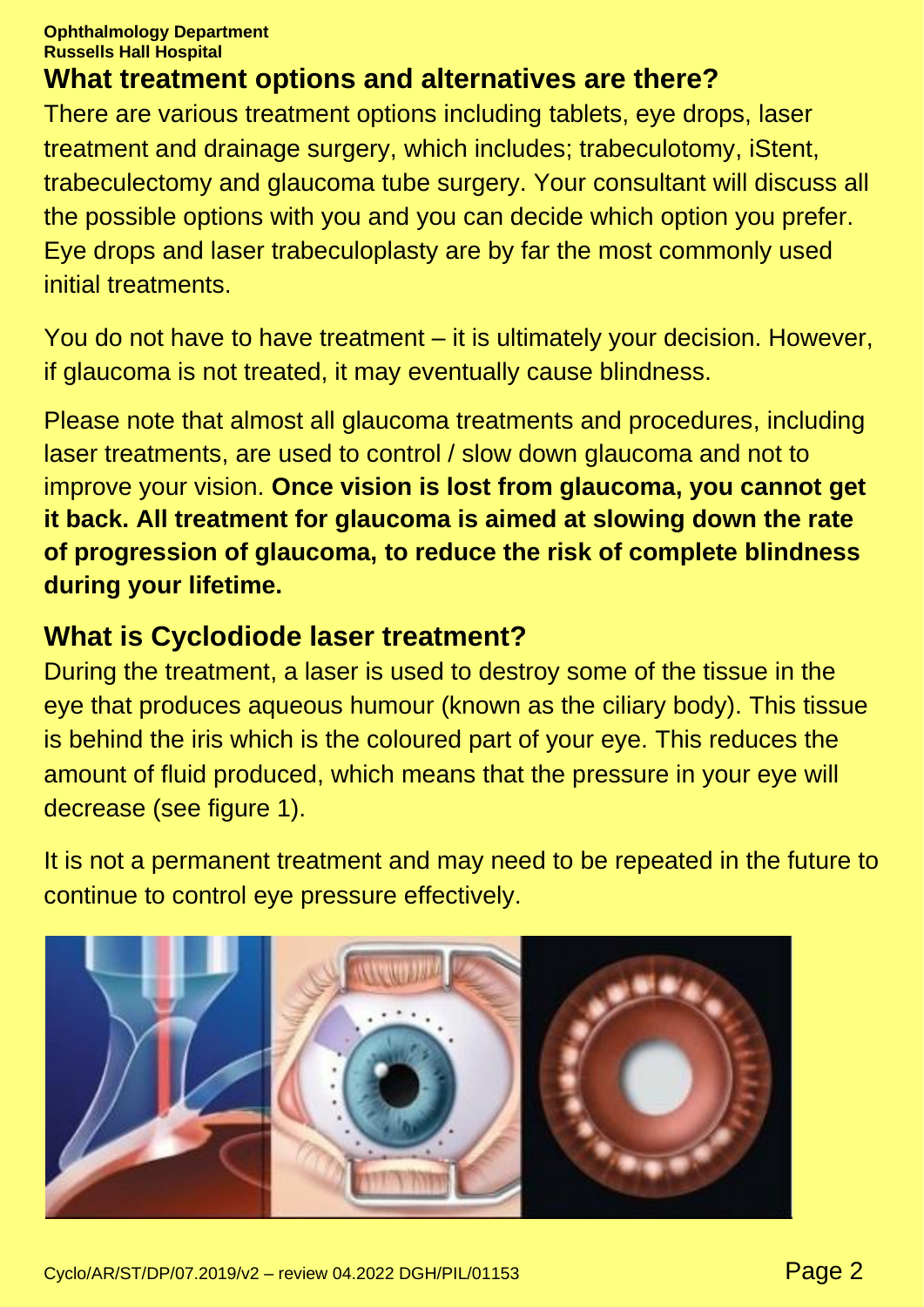The **1st** image shows a G cyclodiode probe being used to deliver a laser to the ciliary body (fluid-producing tissue inside the eye).

The **2nd** image shows the laser spots of destroyed tissue on the eye.

The **3rd** image shows the laser spots of destroyed tissue on the ciliary body.

# **Why is this treatment recommended?**

It is often recommended as an option for patients who have glaucoma that is difficult to control with other treatment methods, or where other treatment methods are not suitable.

# **What are the benefits?**

Cyclodiode laser treatment uses a diode laser, which is a highly concentrated beam of light, to target and treat a selected area inside the eye called the ciliary body. This leads to reduced production of aqueous humour (the watery fluid in the eye), and this leads to a fall in IOP.

# **How successful is it at lowering intraocular pressure (IOP)?**

Studies show that there is a success rate of about 80 per cent for this type of laser treatment (about four out of every five patients).

The effects of the laser treatment can wear off in time, but sometimes may last for months or years. Some studies show that one person in 200 treated will need another treatment within 18 months. The treatment can be repeated if necessary, or other treatment may be offered.

# **What are the risks?**

As with all forms of treatment, Cyclodiode laser treatment carries some risks and complications. It is important that we tell you about these risks so that you have the information you need to make a decision about it. The risks are:

• Your vision may be blurred for a few hours after the treatment. If you are concerned that your vision is not returning to normal, please contact the Urgent Referral Clinic. Due to this, you are also advised not to drive yourself to the hospital, as you may be unable to drive home.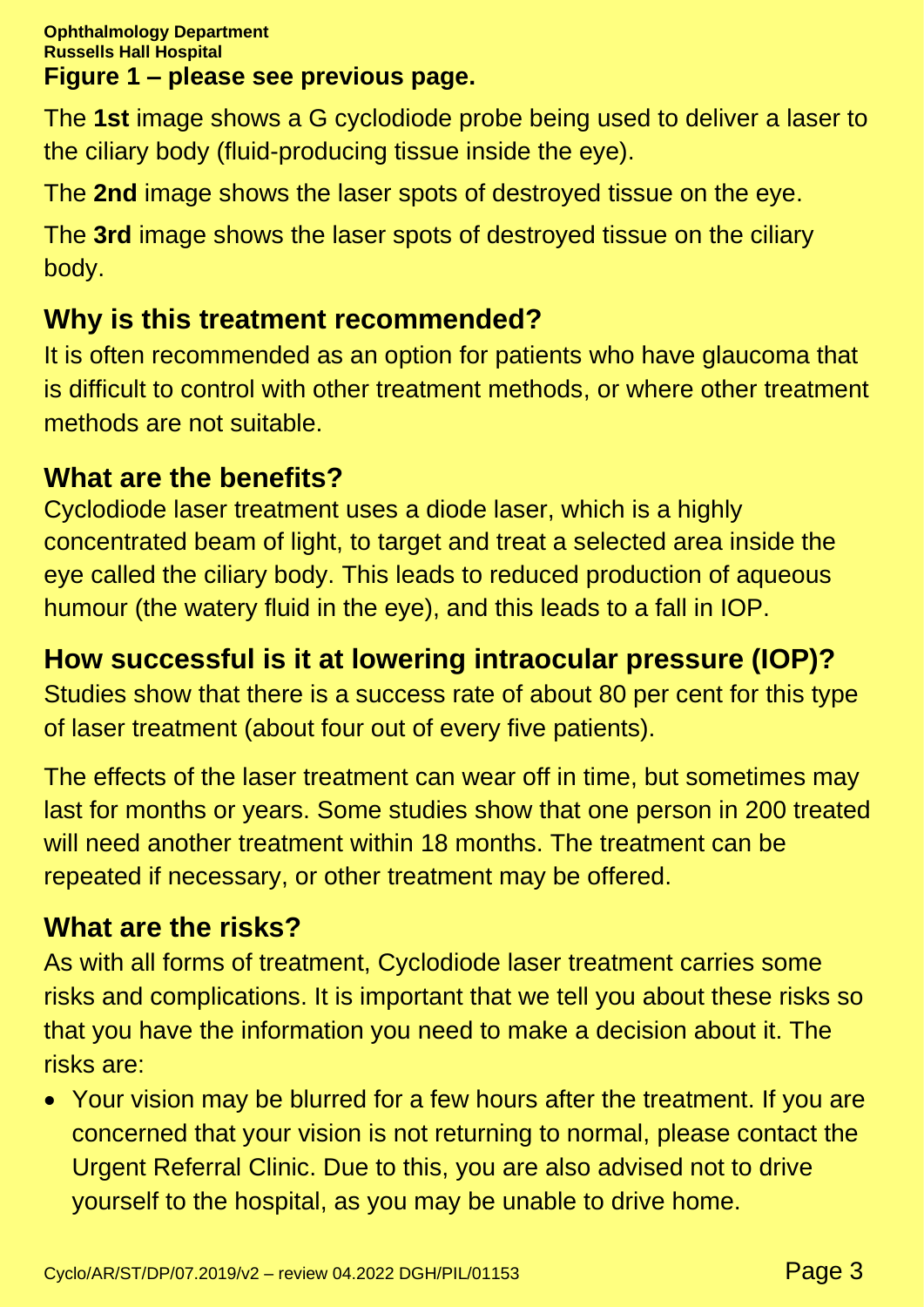#### **Ophthalmology Department Russells Hall Hospital**

- Reduced vision or a loss of sight, especially if the pressure in your eye goes very low after the treatment. This very low eye pressure occurs in about one in 20 people.
- Failure of the treatment or the need for further treatment or treatments.
- About one in five people may notice a change in their vision. There can be various reasons for this, such as inflammation in the eye and swelling in the retina. These may improve with treatment.
- Other complications may include eye pain, a bloodshot eye and bleeding.

## **What happens before the treatment?**

Your eye doctor will tell you if you need to stop your usual eye drops before the treatment.

# **What happens during the treatment?**

Cyclodiode laser treatment is usually carried out as a day case which means you will only need to be in hospital for the day. The doctor will explain the treatment and discuss any concerns or questions you may have. If you are happy to proceed with the treatment, you will need to sign a consent form.

The treatment is performed in an operating theatre. We will give you a local anaesthetic. This means that although you will be awake, your eye will be numb so you will not feel any pain. During the laser treatment, you might see some flashes of light and hear clicking noises.

# **How long does it take?**

The treatment itself takes between 15 and 20 minutes; however, the whole visit might take up to half a day.

#### **What happens after the treatment?**

You may be given an eye pad or shield after the laser treatment, which you should leave on until you get home. We advise that you do not drive on the day of the treatment.

Your eye may be uncomfortable and you may have pain for a few days after the treatment.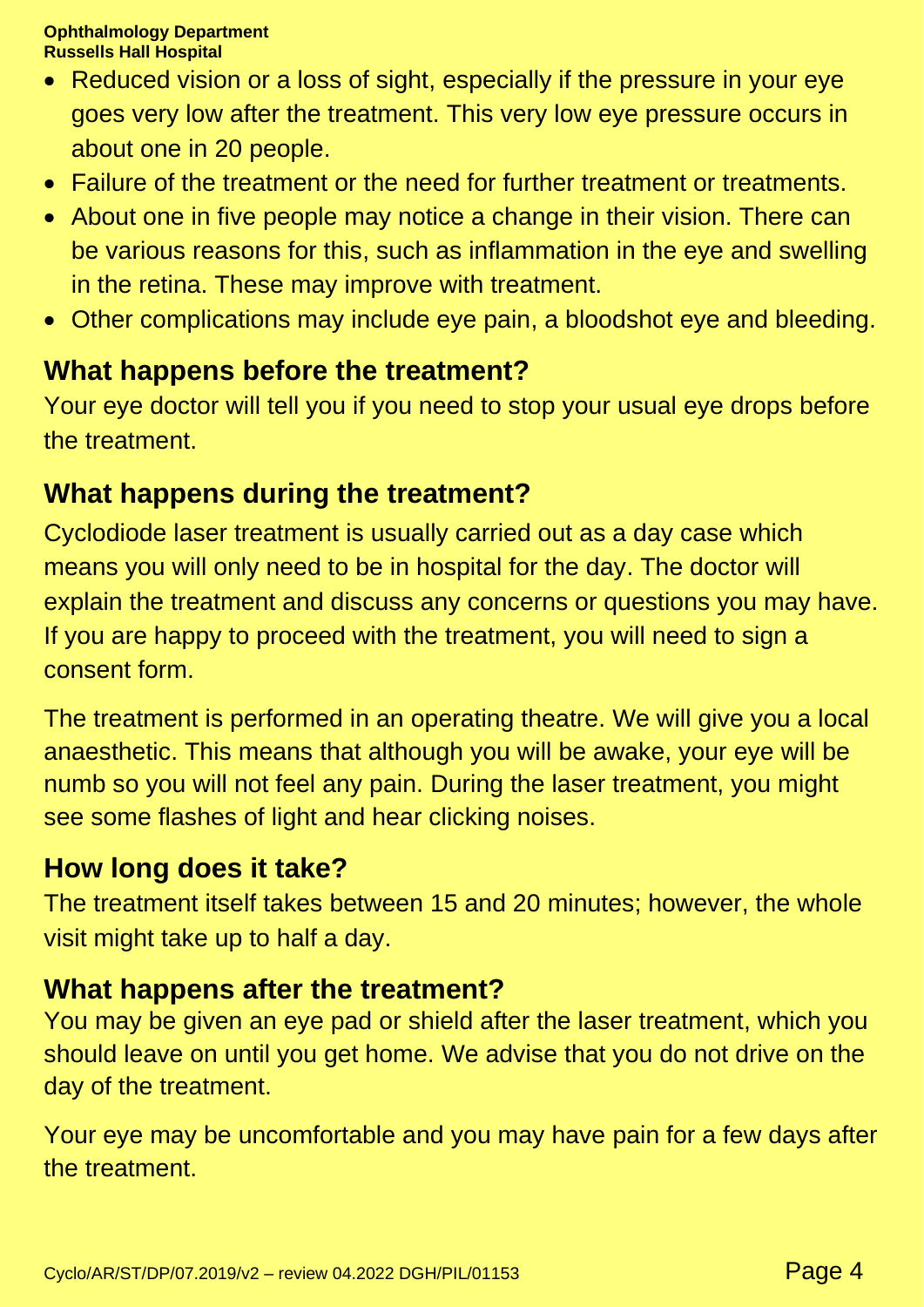#### **Ophthalmology Department**

**Russells Hall Hospital**

This can usually be controlled with painkillers, such as paracetamol (always read the label; do not exceed the recommended dose).

Your eye may also be watery and gritty for a few days, and your vision may be blurred. You may be given some new eye drops to use at first, to reduce inflammation and discomfort in your eye. It is important that you use these drops as directed.

#### **Follow up**

We will make an appointment for you to come back to the Eye Clinic, usually **two to four weeks later.** This follow-up appointment is to check your response to the laser treatment.

## **What should I look out for at home? If you have any of the following after surgery:**

- Reduced vision or loss of vision.
- Severe pain that does not go away.
- Redness of the eye that does not go away.
- Any abnormal discharge from your eye, especially if it is increasing.

Please contact the **Urgent Referral Clinic** team at Russells Hall Hospital Eye Clinic on **01384 456111 ext. 3633.**

# **Can I find out more?**

You can find more information on glaucoma, the risk of blindness from glaucoma and various treatment options from the following websites:

<http://www.nhs.uk/Conditions/Glaucoma/Pages/Treatment.aspx>

<http://www.glaucoma-association.com/>

<http://www.glaucoma-association.com/about-glaucoma/what-is-glaucoma>

[http://www.nei.nih.gov/health/glaucoma/glaucoma\\_facts.asp](http://www.nei.nih.gov/health/glaucoma/glaucoma_facts.asp)

[http://www.rnib.org.uk/eyehealth/eyeconditions/eyeconditionsdn/Pages/glau](http://www.rnib.org.uk/eyehealth/eyeconditions/eyeconditionsdn/Pages/glaucoma.aspx) [coma.aspx](http://www.rnib.org.uk/eyehealth/eyeconditions/eyeconditionsdn/Pages/glaucoma.aspx)

<http://en.wikipedia.org/wiki/Glaucoma>

<http://www.nice.org.uk/guidance/cg85/ifp/chapter/About-this-information>

<https://www.rcophth.ac.uk/patients/glaucoma/>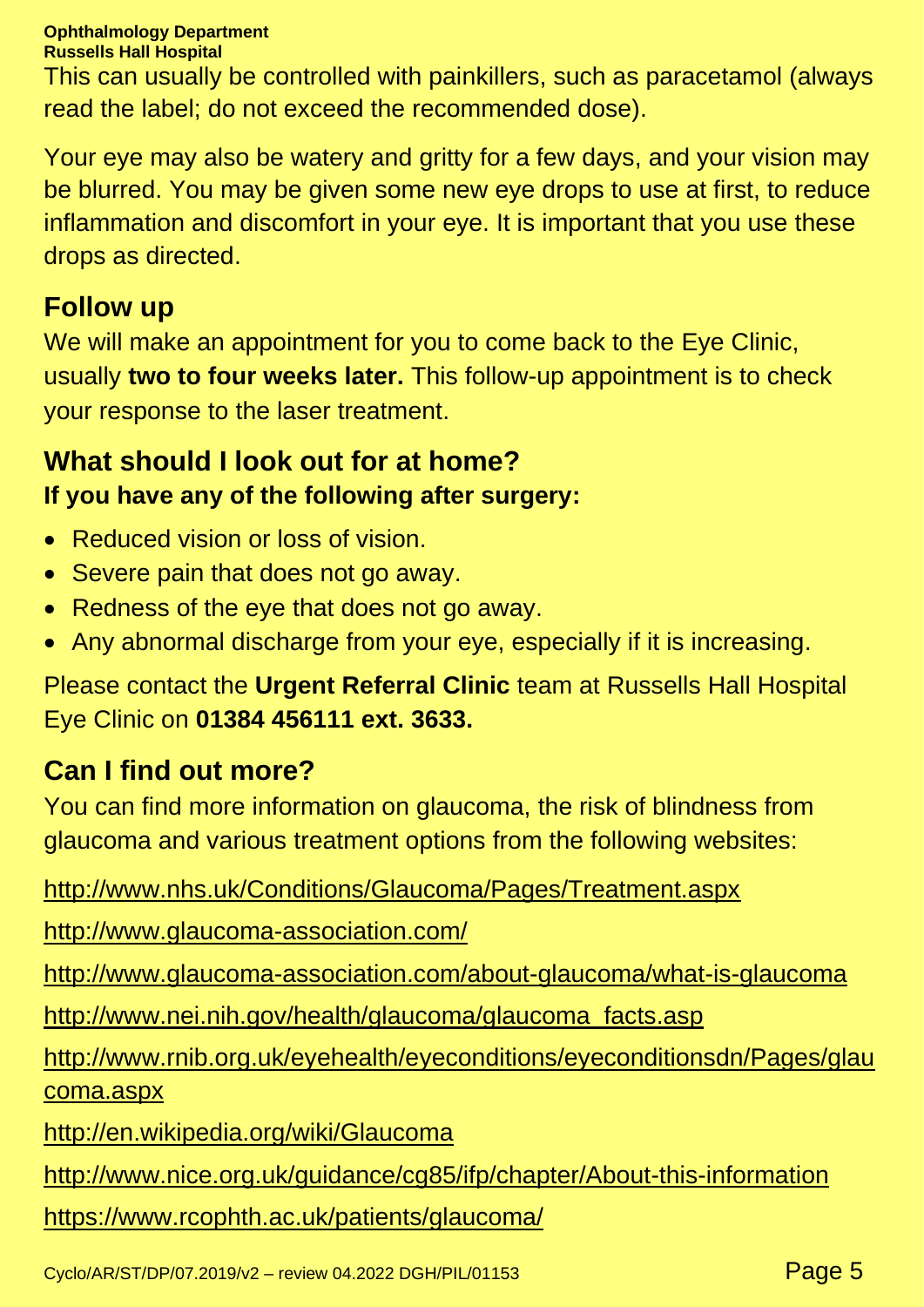# **What if I have any problems or questions after reading this leaflet?**

**If there is anything you do not understand, or you are concerned or worried about any part of the treatment, contact:**

The **Urgent Referral Clinic** team at Russells Hall Hospital Eye Clinic on **01384 456111 ext. 3633** (9am to 4.30pm, Monday to Friday).

# **Eye emergency, out of hours**

In case of an eye emergency after the closing hours of the Eye Clinic at Russells Hall Hospital (including weekends and bank holidays), please contact:

#### **Birmingham and Midland Eye Centre** on **0121 507 4440**

The doctor on call is usually based at the Eye Centre, City Hospital, Dudley Road, Birmingham. They may need to call you back, and if necessary, they will arrange for you to visit them.

**Note:** the information in this booklet is provided for information only. The information found is **not** a substitute for professional medical advice or care by a qualified doctor or other health care professional. **Always** check with your doctor if you have any concerns about your condition or treatment. This is only indicative and general information for the procedure. Individual experiences may vary and all the points may not apply to all patients at all times. Please discuss your individual circumstances with your eye doctor.

## **Author:**

Mr Akash Raj, MD, MRCS, DRCOphth, FRCS, FRCOphth Consultant ophthalmologist (Glaucoma Lead)

## **References:**

Samia-Aly E and Shahid H. The Effectiveness of Trans-scleral Cyclodiode Treatment. *European Ophthalmic Review* 7(1):17–9 DOI: 10.17925. Zhekov I, Janjua R, Shahid H, Sarkies N, Martin KR and White AJ (2013). A retrospective analysis of long-term outcomes following a single episode of transscleral cyclodiode laser treatment in patients with glaucoma. *BMJ Open.* 3(7). pii: e002793.